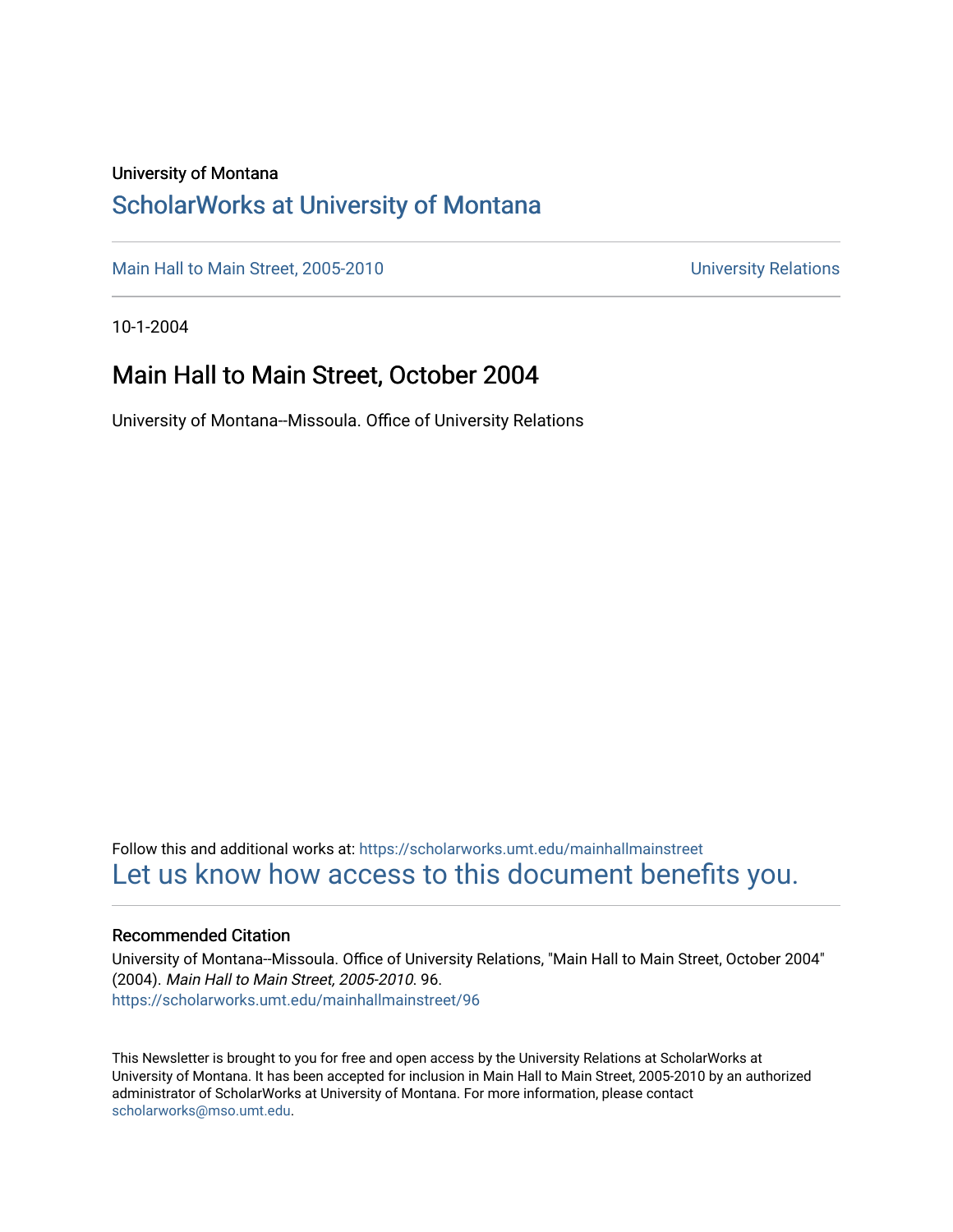### **INIVERSITY OF MONTANI**





Vol. 10, No. 10

Connecting Campus and Community **Connecting Campus and Community Connection** October 2004

## **Making His Mark** O'Conner put the M in

 $f \circ \text{dist}$ 

On Griz nome football game week-<br>ends, a 1978 silver and maroon<br>guard bearing the words "Griz Pride"<br>meanders around Campus Drive like a n Griz home football game weekends, a 1978 silver and maroon station wagon with a 6-inch bug meanders around Campus Drive like a Bayliner with oars for power.

The white-haired, 83-year-old driver boasts that the wagon's V-8 actually has plenty of power. Robert Dale O'Conner is a 1949 UM graduate and the University's game-day parking manager. But there is more to him than the informational signs he puts around the parking lots.

In fact, O'Conner had a hand in the largest UM informational sign of all: the massive M that hangs over campus on Mount Sentinel He poured the concrete letter on the side of the mountain in 1968.

O'Conner also was present in September when the men's basketball team cleaned and repainted the M with more than 100 gallons of paint donated by local businesses. He pitched the idea of a new maroon border on the M to President George Dennison and sought donors for the paint,



yet he doesn't seek recognition. He's just proud to be part of Griz history, he said.

It's noteworthy that the basketball team is getting involved with the community, O'Conner said, adding that the basketball team also was first to put down a new floor in the gym.

**M** on Mount Sentinel as the<br>basketball team gives it a fresh coat of paint.

Man on the mountain: O'Conner, 83, visits the

Originally from Wallace, Idaho, O'Conner studied at the University of Idaho in the early 1940s before serving several years in the 75th Infantry during World War II. He coached basketball in General Patton's

*(Continued next page)*

## Tailgating Grizzlies Sometimes football game is only half the fun

First processes beep-<br>fried turkey. Prime rib. Meatball<br>Sound pretty good? Well, food like that ajun shrimp. Tri-tip roast. Deepfried turkey. Prime rib. Meatball subs.

is just another day in the parking lot for Bryan and Wendi Hunt.

The Hunts have mastered the pre-game ritual of tailgating outside Washington-Grizzly Stadium. For them and thousands of their fellow tailgaters, no football game day is complete without lots of food, friends and fun in the hours leading up to kickoff.

It's a party every week," Bryan says as he pours freshly boiled shrimp into a large bin already overflowing with potatoes and corn-on-the-cob. "I'd say we feed about 50 people every week. And we aren't exclu $sive$  — just anyone that wants to come by and join us."

On this particular day — Sept. 11, when the Griz pounded the Hofstra Pride 41-23 — the pre-game atmosphere in Lot P outside the Adams Center was electric. Maroon-clad fans mingled under a sunny blue sky with the stadium and giant M on Mount Sentinel looming over all. The hungry tailgaters seemed as nervous and giddy as the players ready to take the field. It was a perfect day for football ... and eating!

"We have a regular group of people who

*(Continued back page)*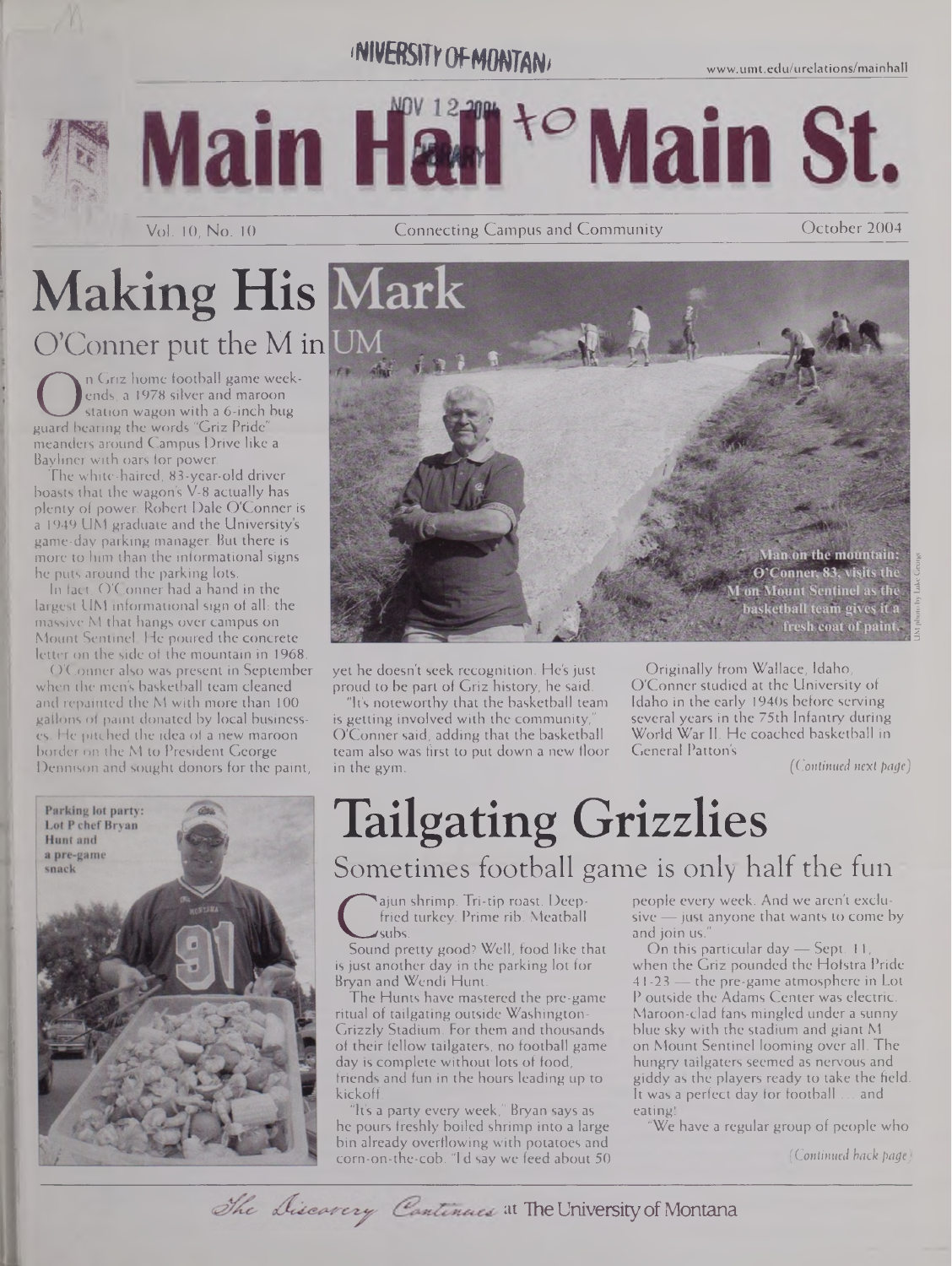#### Former University president volunteers to teach class

**F** Koch has returned to the<br>Missoula campus to volunteer<br>his time teaching students about ormer UM President James Koch has returned to the Missoula campus to volunteer World War II.

Koch teaches a class on World War II history every Tuesday evening from 7:10-10 p.m. in Gallagher Business Building Room L04.

"World War II was the seminal event of the 20th Century," Koch said. 'The very same types of issues persist today that did in World War II, only now we're talking about Arabs



**Koch**

instead of the Japanese."

The class features lectures, the BBC "World at War" series and veteran speakers. Veterans from the allies and axis powers speak in the class and students have the opportunity to ask them questions.

'They (the veterans) give students a sense of reality of the war and what happened," Koch said. 'They humanize the war.

One speaker, 87-year-old John Sitte, is a German veteran. He flew more than 600 missions in the Luftwaffe — the German air force during World War II, was shot down twice and held in an ally prison camp. Sitte then immigrated to the United States.

*(Continued page* 5J

## UM honors top entrepreneurs

The rounders<br>
of an approximately<br>
parel empire<br>
parel empire The founders of an apparel empire business tycoon were honored Oct. 6 by UM.

Liz Claiborne and Art Ortenberg, founders of Liz Claiborne Inc. and Dennis Washington, founder of Washington Companies, were presented with the first-ever Lewis & Clark Pioneer in Industry Awards during a formal awards banquet.



**Montana business elite: (left to right) Dennis Washington, Liz Claiborne and Art Ortenberg won UM's first Lewis & Clark Pioneer in Industry Awards.**

These new

awards will be given annually to worldclass entrepreneurs who started with modest resources and won national and international recognition as leaders in their industry.

Offered by UM, the UM School of Business Administration and the Montana Academy of Distinguished Entrepreneurs, the awards honor extraordinary individuals whose professional achievements represent revolutionary, pioneering impacts in their fields of endeavor. Recipients also demonstrate a sense of social responsibility by contributing to their communities, serving as exemplary role models for students and the general public.

Claiborne, Ortenberg and Washington were selected from a pool of 30 worthy candidates chosen by the MADE organization. MADE was created in 2002 to provide networking opportunities for Montana entrepreneurs, to involve businesspeople in UM's business school and to create the critical mass necessary to promote entrepreneurship if the state.

In 1976, Claiborne and Ortenberg founded Liz Claiborne Inc., which

designs and markets a wide range of women's and men's apparel and accessories. The company generated more than \$4.2 billion in sales in 2003 and reported an annual net income of \$279.9 million.

The couple also founded the Liz Claiborne Art Ortenberg Foundation, which funds projects around the world to combat species extinction, habitat destruction and fragmentation, and resource depletion.

Washington is founder of Washington Group International, an organization with global operations in defense, energy the environment, industrial processes, infrastructure and mining. The company reported annual sales of \$2.5 billion in 2003 and a net income of \$42.1 million.

Washington is known for his generosity to educational institutions, and the UM football stadium bears his name The Dennis and Phyllis Washington Foundation also has more than \$12 million in assets and donates to a range of education, youth, senior citizen and human services groups.

#### M Maker — **continued**

third army in Heidelberg, Germany, and aspired to get his teaching certificate so he could teach athletes. After arriving in Missoula, he attended UM and earned his teaching certificate, majoring in English, counseling and guidance, and coaching.

In those years  $-$  in the '50s  $-$  girls weren't involved in sports, boys used poor grammar and <sup>I</sup> wanted to teach them good penmanship," O'Conner said. He got his chance to work with athletes while coaching Little League baseball for the next 48 years.

Everyone knows him, said Sioux Goforth, his dentist's assistant, while waiting for O'Conner to get a partial denture repaired. A man in the lobby realized who Goforth was talking about and commented.

I thought that was his rig out there. Pete Hasquet said. "He's

an icon around here." Hasquet met O'Conner 25 years ago when his wife was a Lady Griz basketball player.

"1 could've picked anyone to sit on the bench [and coach] with me, but <sup>I</sup> wanted the 50 years of experience he offers,'' Hasquet said, adding that he and O'Conner coached Little League together in 1997 and 1998 when Hasquet's son played baseball.

From 1950 to 1971, O'Conner was a contractor who built curbs and sidewalks for the county, the city and the University. Some sidewalks around campus still bear O'Conner's name-and-date stamp, which he laboriously set in the wet concrete. He wishes now that he would've put a stamp on the M, but he's happy just to see it repainted.

While he made his mark with concrete, O'Conner feels coaching may be his ultimate legacy. Whichever it is, the M and the generations of Little Leaguers he coached are reminders of the 58 years and counting O'Conner has played a large part in Missoula. **«S** *—By Luke George*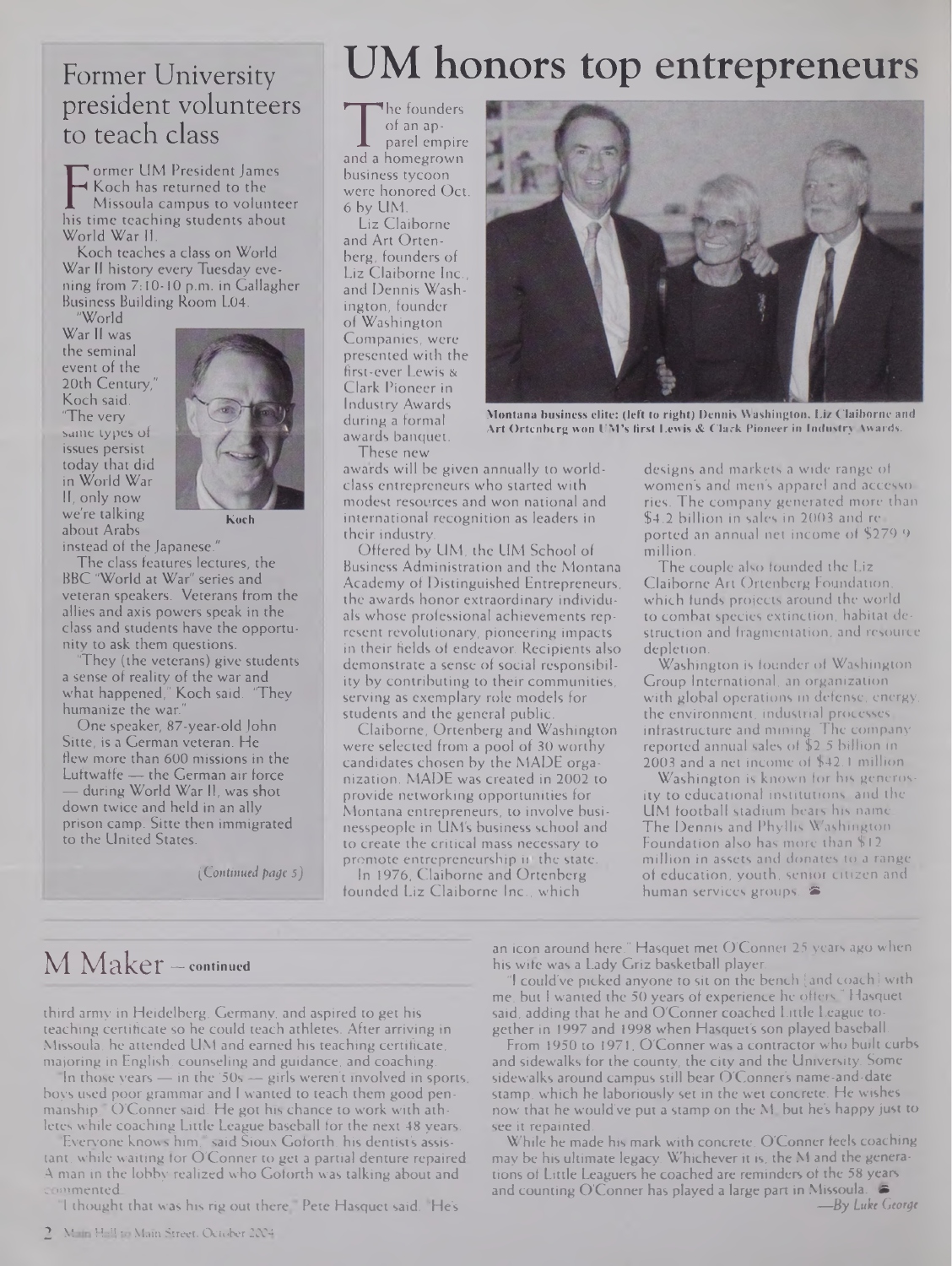## UM director: Wheat Montana on the rise at UM

ade in Montana is a label more likely to be seen on campus these **days** because of a new contract to serve only Wheat Montana products in University Dining Services venues.

UM's Farm to College Program has focused the University on Montana-made food It gave UM students and employees the opportunity to enjoy the benefits of eating fresher foods on campus at favorite Dining Services locations.

"Our effort is to purchase as many products as we can locally, in

Montana and regionally, in the Northwest bordering states," said Mark LoParco, Dining Services director and creator of the Farm to College program.

The idea behind the program was to mainstream products into menus and recipes, LoParco said.

The University shopped around for vendors that could work with the program. Since Sisco Montana is the prime vendor for both the University and Wheat Montana, a match was made. The University chose Wheate Montana for how it does business, the fact its

**UM Makes the Cut—**UM-Missoula is one of the nation's top institutions for undergraduate education, according to "The Best 357 Colleges," the 2005 college guide just published by The Princeton Review. The book's profile on L1M says students here love the "gestalt of their school, telling us that 'Missoula is one of the best places to be: friendly people, supportive faculty, a great sense of

community, fantastic educational opportunities, and beautiful, beautiful scenery!' Montana receives praises for its offerings in a broad range of subjects — English literature, wildlife biology, business and communications are just a few our respondents named ..." Montana Tech of **UM in Butte was the only** other Montana school to make the book's cut.

**Great for Girls—CosmoGIRLl** has named UM-Missoula one of the 50 best places for young women to go to college, according to its October issue. The magazine surveyed colleges and universities in the United States to come up with its list of colleges that provide an environment that "gives girls the best chance of success in school and after graduation." To get its top 50 coed colleges list, CosmoGIRL! started with The Princeton Review's highest-scoring schools from its data on more than 600 U.S. colleges and universities. CosmoGIRL: then surveyed those schools, after consulting with college experts and coming up with a criteria list: small class size, prominent female faculty members, strong women's sports programs, a career center that facilitates internship opportunities, lots of chances to hold leadership positions in clubs and activities, and an active alumni network. Besides UM, Lewis and Clark College in Portland, Ore., was the only other school in the Pacific Northwest to make the list.

**No Place Like Home—**Sports Illustrated readers acknowledged last month what 24,000 Griz fans already know — Wash-

bread has no additives or preservatives, that it's baked and then frozen, and that it is available five days a week through Sisco, LoParco said.

'The economic benefit can be significant," LoParco said, enriching Montana's economy by

**MS & BAKERY** 

re-circulating a por-

tion of funds spent on food. The University has purchased more than \$200,000 in Montana products in the past year from partners in the Farm to College program. Regionally, the amount has exceeded \$400,000.

"Before, all we ran into were obstacles and barriers to entry. The Farm to College program has opened the door for companies like ours," said Dean Folkvord, chief executive officer of Wheat Montana.

Wheat Montana was started by Dale and Dean Folkvord. In 1978 the Folkvords moved onto their new highelevation farm near Three Forks and planted their first crop.

The Folkvords created two varieties of grain that would perform well on their land and work just as well in bakeries.

After a trial period that lasted four years, they developed their two signature varieties of wheat — Bronze Chief, a hard red spring wheat and Prairie Gold, the hardest white wheat ever grown in Montana. Because of the properties of the Folkvords wheat, word got around and they decided to create their own company, Wheat Montana.

Now, Wheat Montana delivers frozen bread to nine states and fresh bread to two states. They also ship flour and grain throughout the United States.

Wheat Montana, like the University, receives many benefits from the contract. The business receives exposure and delivers students a healthy product, said Ken Peery, the company's sales manager.

It's more than just selling someone a few truckloads of bread," Folkvord said. "Our partnership highlights the possibility of Montana companies and institutions working together.

However, Dean Folkvord roots for UM's athletics rival, Montana State University's Bobcats. So how does Folkvord feel about nourishing the rival team? "Yeah, we're Bobcats, but more importantly we're Montanans," Folkvord said. "Montana companies working together can make our state a better place." 當

*—By Brianne Burrowes*

ington-Grizzly Stadium is one great place to watch football. Sports Illustrated On Campus, a new magazine covering college sports and collegiate lifestyles, named Montana No. 25 in its top 25 list of the best college sports towns. UM was the only I-AA university to make the cut. Those topping the list were to be expected: Tennessee, Louisiana State and

Texas A&M. The Oregon Ducks and the Washington Huskies were the only other colleges in this part of the country to make the cut.

**C-SPAN Visits Campus—When business** faculty member Cameron Lawrence won a national essay contest, he shared his prize with the entire campus — a visit from the C-SPAN School Bus and the accompanying national exposure. The **45-foot-long** yellow bus was parked on the Oval in front of Main Hall Sept. 20, while its crew of educators visited Lawrence's and several journalism classes to talk about topics ranging from the cable industry to covering politics. Lawrence was one of 25 national winners in C-SPAN's 25th anniversary essay contest. Earlier this year, the network asked its viewers to describe how something they saw on C-SPAN motivated them to act, create or become involved. Lawrence's essay describes how C-SPAN propelled him on his personal journey from smoke jumper to University faculty member. A brief ceremony congratulating Lawrence for his efforts was taped for broadcast on C-SPAN's "Washington Journal.

**More National Exposure—**Forbes magazine recently heralded UM-Missoula as one of the Top 10 "IQ Campuses" in the nation. The magazine praised UM and Missoula for quality of life and the mix of intellectuals and international students and immigrants.

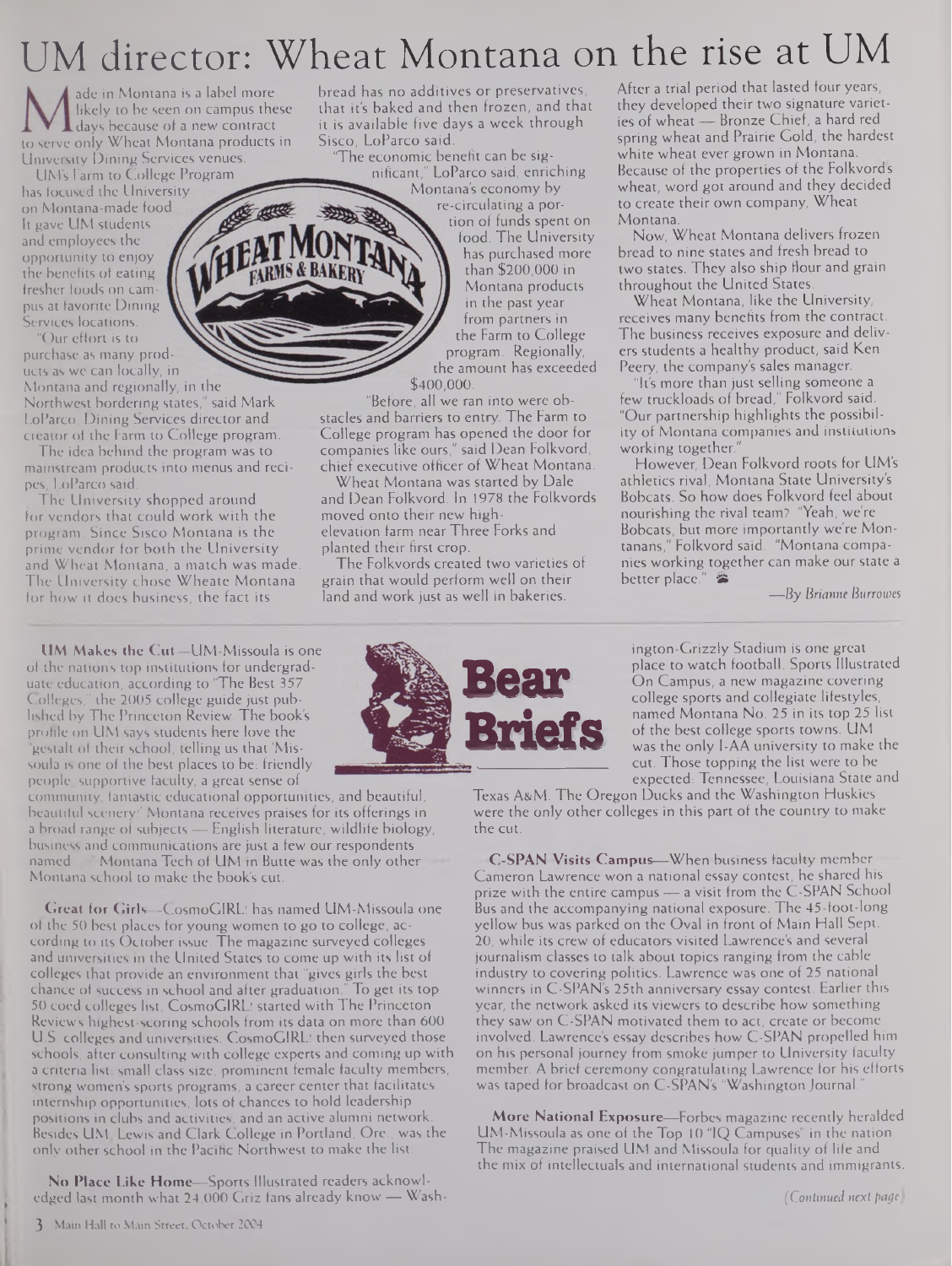#### Bear Briefs— **continued**

The list was adapted from a new book, "Life 2.0: How People Across America Are Transforming Their Lives by Finding the Where of Their Happiness" by Richard Karlgaard. The article said, in part, "If your goal is to start a company or buy property that will rise in value, we recommend university towns, especially those with colleges rich in science and engineering departments. Also making the Top 10 IQ Campuses list were Penn State, State University of New York-Albany and the universities of Kansas, Wisconsin, Michigan, Georgia, Colorado, Virginia and Iowa.

**Enrollment Jumps Again—**UM's enrollment continued its steady climb this fall with an all-time record of 13,558 students, including an increase in the number of nonresidents attending the Missoula campus. UM posted an increase of 97 students from outside Montana this fall, reversing a trend of declining nonresident enrollment during the past several years. Overall enrollment jumped by 206 students this year above the fall 2003 headcount of 13,352 for a 1.5 percent increase. Full-time equivalents (FTEs) also increased to 11,668.47 compared to 11,562.55 a year ago. An FTE represents 15 undergraduate or 12 graduate semester credits. The most substantial growth came in several areas: both the College of Technology and the School of Education recorded <sup>11</sup> percent increases in enrollment. In addition, graduate student enrollment experienced a large increase — 107 more students — with the most significant amount at the doctoral level.

**University Updates Web Site—UM-Missoula's** Web site at <http://www.umt.edu> has a fresh new look. Rather than a complete redesign, as was introduced last year, the new site is simply a refinement of the previous design with added improvements and features based on user feedback. The centerpiece of the new site is a collection of photographs featured on the home page and secondary pages, as well as in a "Griz Greetings" gallery where people can send virtual postcards of campus and Montana scenery. The improved site also offers a more dynamic News and Events system, including the ability to search upcoming events and archived news releases.

**Center Plans Tribal Institute—**The O'Connor Center for the Rocky Mountain West at UM has received a \$36,000 grant to help educate American Indian tribal leaders about pressing contemporary issues. The Sallie Mae Fund grant will create a new tribal leaders institute, which will offer courses to American Indian administrators from the northern Rocky Mountain and Great Plains region. Developed at the request of tribal leaders, the courses will provide instruction in classroom and conference settings during two- or three-day time frames. Courses already suggested include tribal sovereignty, healthcare, tribal-congressional relations, water compacts, and judicial reviews and opinions.

**Former Administrator Lends Name—**The community center at UM's new Lewis and Clark Village has been named in honor of a longtime administrator who spearheaded the project. The building, located in the heart of UM's apartment complex adjacent to Dornblaser Field, will be called the Barbara **Hollmann** Community Center. The naming recognizes Hollmann's 23 years of service to UM students. The state Board of Regents granted Hollmann the title of Vice President for Student Affairs Emitera after she retired from the position in spring 2003.

**Alumni Jump-Start New Center—**A Spokane, Wash., couple has committed \$1.5 million for the new Executive Education Center at the UM School of Business Administration. The gift also will start the Gilkey Executive Lecture Series. The donors are Priscilla and Harold Gilkey, who earned degrees from UM in the 1960s - his in business, hers in English. They are making the gift to assist the business school in its mission to develop forwardthinking leaders and entrepreneurs. The new center was authorized by the state Board of Regents last month. The project has two purposes: to expose UM business students to businesspeople with outstanding credentials and experiences and to serve the needs of firms of this region by providing advanced training and networking opportunities.

**Mascot Election Time—**UM's Monte, for the third consecutive year, has been named to the Capital One All-America. Mascot Team. The national mascot of the year will be chosen from among these 12 elite critters. Monte fans can vote for their favorite mascot online at http://www.capitalonebowl.com through Dec. 26. Voting will consist of 11 weekly matchups between the finalists. The online "popular" vote will be combined with judges' rankings (50/50 weighting) to determine the ultimate winner. Monte became the first Capital One National Mascot of the Year in January 2003. Last year's winner was Cocky from the University of South Carolina. The next winner will be announced Jan. 1, 2005, during the nationally televised Capital One Bowl on ABC.

**Benefiting the Arts—**Works of art included in this year's Best of the West Art Auction will be showcased during a free special exhibit until Friday, Oct. 29, at UM's Paxson and Meloy galleries in the Performing Arts and Radio/Television Center. They also can be viewed online at <http://www.umt.edu/partv/> famus. The auction, a benefit for the University's Montana Museum of Art and Culture, is scheduled for 5 p m. Saturday, Oct. 30, in the University Center Ballroom. Tickets cost \$100 for single seats or \$150 for couples. More than 60 artists will be featured along with 80 pieces of art. The event includes a gourmet dinner provided by University Dining Services Farm to College program, featuring locally grown food. Following dinner, the Eden Atwood Jazz Trio will perform.

**College Preview—**Prospective college students and their parents can experience a taste of college life at UM Days, a campus open house, on Saturday, Oct. 30. The event runs from 8:15 a.m. to 2:30 p.m. UM Days offers college-bound students the opportunity to learn about financial aid, academic programs, student life, extracurricular activities and career choices. For more information or to register, call (800) 462-8636.

**Poetry Pays—**A UM student recently earned one ol two \$15,000 Ruth Lilly Fellowships awarded nationally. The national poetry fellowship was awarded to Nathan Bartel, who is pursuing his master of fine arts degree. Bartel competed with more than 150 students for the annual award competition, which is open to all undergraduate and graduate writing programs in the United States. The grant can be used toward the winners study of writing and poetry. Before coming to UM, he graduated magna cum laude from Bethel College in North Newton, Kan., with a bachelor's degree in English. Bartel has visited Palestinian icfugee camps, taken tutorials in critical theory at Oxford University, aided poetry workshops in a maximum security prison and worked with emotionally disturbed teens in the classroom At UM Bartel is also a Richard Hugo Scholar.

**Gender Issues—**Virginia Valian, a leading expert on gender equity, will visit UM next month to raise awareness about gender bias. The visit will focus on gender issues that affect women scientists. She will deliver a presentation at 5 p.m. Friday Nov 19, at the Urey Lecture Hall. She also will speak to department chairs, faculty, the Women's Studies program, academic officers and students throughout her daylong visit. Valian is a professor ol psychology and linguistics at Hunter College and the graduate center of the City University of New York. She is author of the book, 'Why So Slow? The Advancement of Women," in which she addresses women's role in the workplace and asks why so few women are at the top of their professions. Her visit is sponsored by the UM PACE project, Provost's Office, Office of the Vice President for Research and Development, colleges of arts and science and forestry and conservation, pharmacy school, Experimental Program to Stimulate Competitive Research and Women's Studies Program.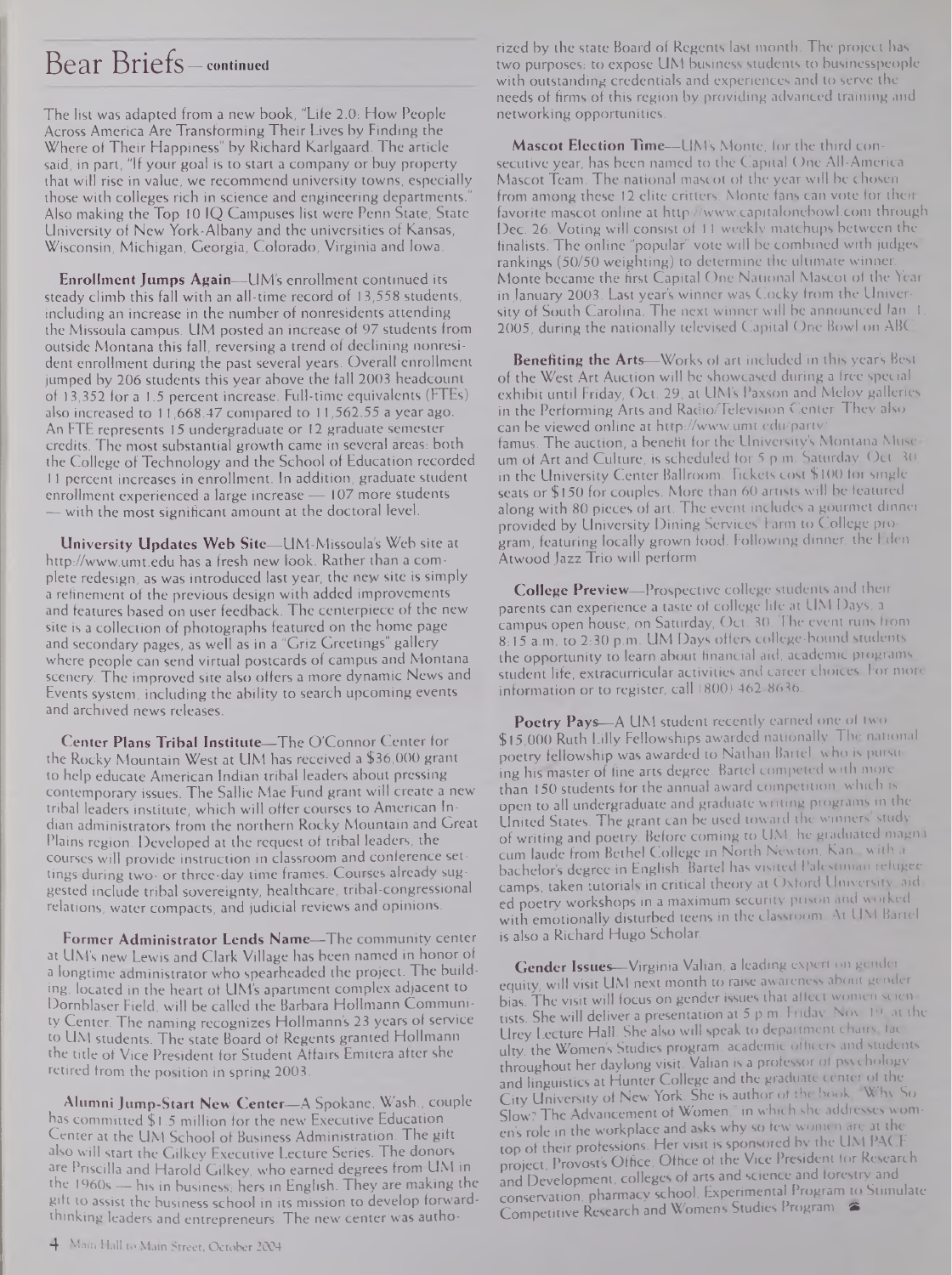# Getting the show on the road

### Traveling art exhibition means lots of work

more than 60 paintings depicting the<br>Lewis and Clark expedition traveled<br>into the West. But unlike the Corps of ike the adventure that inspired them, more than 60 paintings depicting the Lewis and Clark expedition traveled Discovery, the paintings were carefully prepared by UM's Montana Museum of Art and Culture.

Following a successful four-month stint at UM, the "An Artist With the Corps of Discovery" show was sent to Portland, Ore., where it is being shown by the Oregon Historical Society. During the next two years, the UM exhibit will travel to six more sites across the United States.

Produced by Billings artist Charles Fritz, the series of paintings is an attempt to correct a historic blunder — the fact that Thomas Jefferson decided not to send a professional artist with the Corps of Discovery. Fritz created his paintings during the past four years through exhaustive research and visiting actual sites along the historic trail.

A lol of work goes into getting a traveling art show on the road. Just ask Bill Queen, the museum employee responsible for painstakingly fabricating crates for the paintings and packing them for shipment.

"1 probably have 128 hours into construction of the crates," he said. "We also have 70 to 80 hours into packing the show."

Queen said the paintings and their

crates weigh close to 3,000 pounds. Using museum specifications, Queen custom-designed 12 crates for the 62

### WWII Class— continued

Aside from hearing about history of the war, students are able to think about how the war affects their lives today. From Russia's current opposition to NATO because of its roughly 30 million deaths in World War <sup>11</sup> to Japan's use of germ warfare in China, the consequences of the war have changed the way people live today.

'There are a lot of things today that spring from the war," Koch said. "<sup>1</sup> try to connect the war to the types of things that students see today."

Koch served as UM's 15th president from September 1986 to June 1990. While

paintings that went to Portland. The paintings were grouped by size, and the interior of each crate was lined with 1.5 inches of stiff Styrofoam. The bottom of each crate also was padded with a thick cushion of compression foam, and individual paintings are divided by additional carefully fit-

ted Styrofoam spacers.

"It just eats up your time ferociously," he said. "It's all measure, cut and fit, measure, cut and fit. And all the crates were screwed and glued together. In the 12 crates <sup>I</sup> used two gallons and a pint of glue. Follow-

ing standard

museum recommendations, all the crates include detailed instructions on how to properly unpack and pack the valuable paintings. Queen said the hard work is done at the beginning of a traveling art show, and — if done right — the show should almost unpack itself at the various stops.

Queen became so handy while working

here, Koch increased enrollment, launched an extensive campaign to improve the University's image and increased the number of student activities and participants.

He resigned his position at UM to become president of Old Dominion University in Norfolk, Va., where he was chosen as one of America's 100 most effective university presidents by an Exxon Foundation study. In July 2001, Koch retired from his position as president of Old Dominion, and he and his wife moved back to Missoula. However, he still is an economics professor at Old Dominion.

'The University was always good to me, so <sup>1</sup> wanted to give back to it. I'm very impressed by the progress the University has made," Koch said.

Last autumn semester, Koch taught the



**UM museum employee Bill Queen (top) packages a large painting. Several smaller paintings ofsimilar size (left) can fit into a single crate.**

for the UM Facilities Services maintenance unit for 25 years. Now he enjoys helping the Montana Museum of Art and Culture in various capacities.

"1 feel that when these crates go out of here, when they are going down the road, <sup>1</sup> can sleep well at night knowing that <sup>I</sup> built them the best way <sup>I</sup> know how," he said. 'They were built good and strong to protect the art."

same class, which he also taught at Old Dominion. He notes his inspiration for teaching this class comes from his time spent near Pearl Harbor while at the University of Hawaii and from teaching in Norfolk, home to the largest naval base in the United States.

The World War II history class has a student audience of around 70, but many people, including veterans, come to just sit in on the class and listen.

It's a class that is, therefore, really open to the public," Koch said. He invites anyone in the community to come and sit in. However, there won't be any pop quizzes given to the veterans. He said, "I promise not to ask any questions." If he did, he might be giving out too many As.  $\blacktriangleright$ *—By Brianne Burroioes*